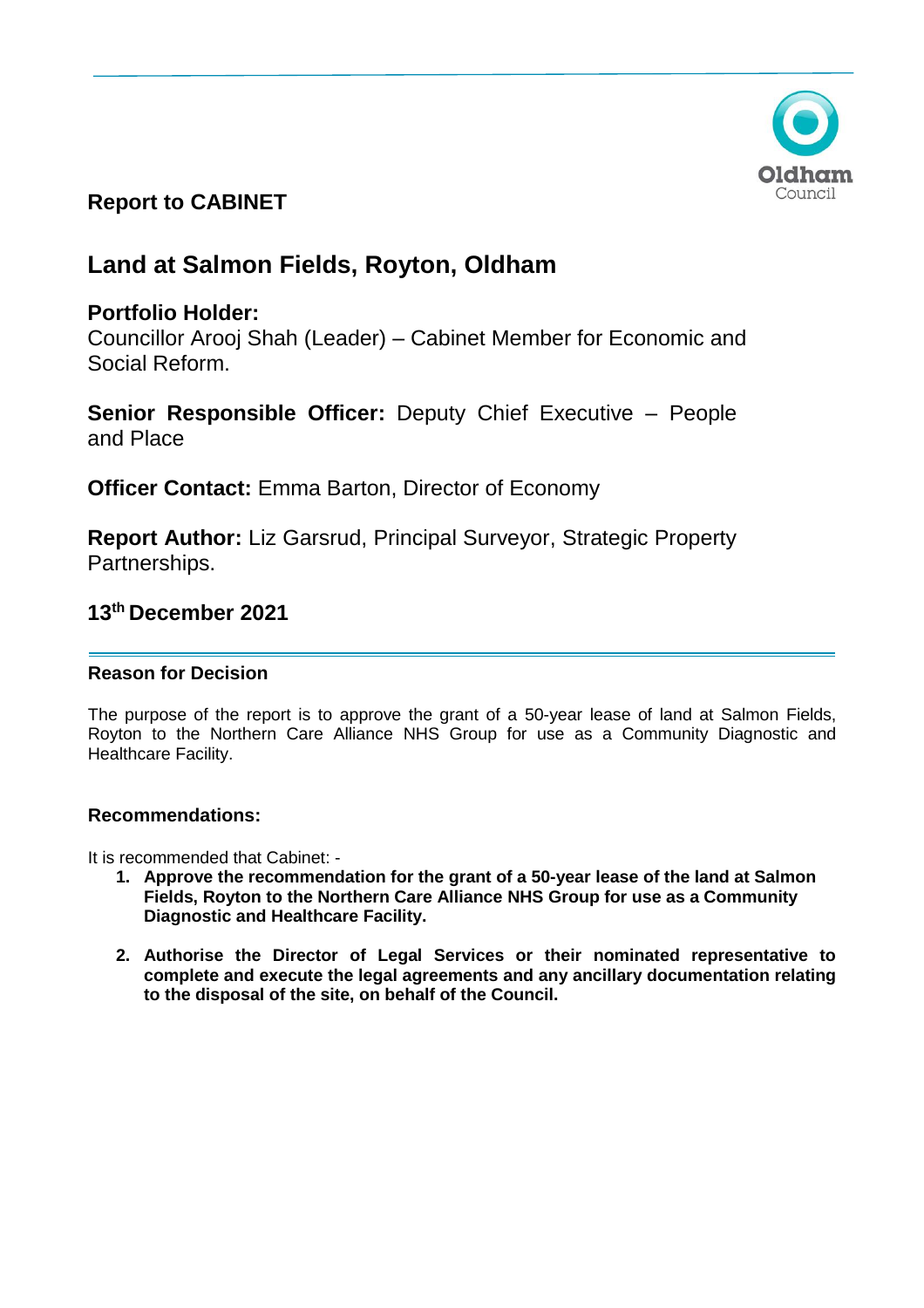Land at Salmon Fields, Royton, Oldham

#### 1 **Background**

- 1.1 *Creating a Better Place*' incorporates significant programmes of work that have been progressed over the past eighteen months in order to set out a comprehensive vision and strategic framework for the borough. These include the:
	- Updated vision for Oldham Town Centre;
	- Housing Strategy 2019; and
	- Updated Medium Term Property Strategy.

*Creating a Better Place* focuses on building more homes for our residents, creating new jobs through town centre regeneration, and ensuring Oldham is a great place to visit with lots of family friendly and accessible places to go.

This approach has the potential to deliver 2,000 new homes in the town centre designed for a range of different budgets and needs, 1,000 new jobs and 100 new opportunities for apprenticeships, and is in alignment with Council priorities to be the Greenest Borough.

Oldham Council is ambitious and bold, and it is on the cusp of an exciting programme of significant change, which is essential to achieve its wider objectives including health, education and improved transport connectivity and public realm. Corporate land and property assets are critical to this agenda and therefore the previously approved Medium-Term Property Strategy (MTPS) has been refreshed to ensure it meets the scale of the change required.

At a strategic level, the work completed across the last eighteen months has confirmed that the property portfolio can be a catalyst for building new homes, creating job opportunities, re-skilling residents through new apprenticeship opportunities, and re-engaging communities and partners through property / estate co-location and collaboration. This strategic work also supports the Council's ambitions for inclusive growth, thriving communities and co-operative services.

Delivery of the ambitious programmes of work within '*Creating a Better Place'* requires efficient and effective systems and processes in place. Significant work has already taken place during 2019 to ensure the right resources are in place for robust, fit for purpose governance and effective delivery. Changes to the Council's Land and Property protocols are also proposed to further strengthen this.

### 2 **Current Position**

- 2.1 In January 2021 the Northern Care Alliance NHS Group (NCA) appointed consultants to determine the preferred site for a new Community Diagnostics Hub in the Oldham area.
- 2.2 The Community Diagnostics Hub (CDH) will provide radiology services in a community setting.
- 2.3 The precise nature of the scanning services is yet to be confirmed, however, it could include MRI, PET CT, X-Ray, Mammography and Ultrasound.
- 2.4 The NCA have requested that the site be flexible to accommodate the future expansion of services.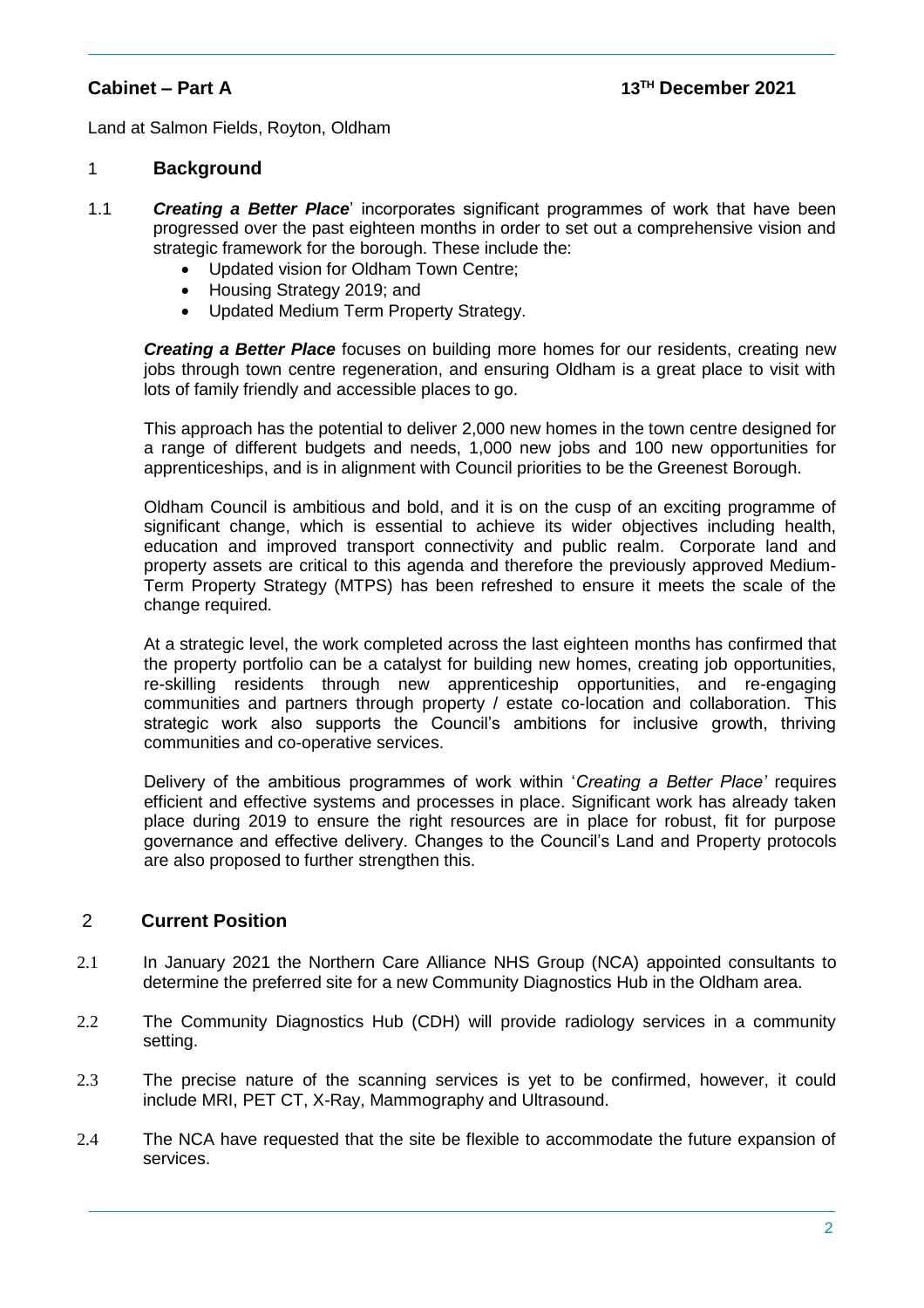- 2.5 The preferred site for the CDH is the former industrial site at Salmon Fields in Royton.
- 2.6 The total site area is 5.69 Acres (2.30 Hectares).
- 2.7 The NCA intend to spend funds on improving the ground conditions and providing an improved access into the site from Salmon Fields Road.
- 2.8 The site is considered suitable for a range of industrial and commercial uses and discussions have taken place with planning officers regarding use of the site for a CDH.
- 2.9 A planning application has been submitted for the first phase of the CDH.

### **3 Options/Alternatives**

3.1 **Option One** - Grant the NCA a 50-year lease of the land at Salmon Fields, Royton.

#### 3.2 **Advantages**

The tenant is of good covenant strength.

The site may generate business rate income.

A Community Diagnostic and Healthcare Facility would be of great benefit to the local community as it would enable the NHS to cut the waiting times for scans etc and enable easier access to these services for residents.

3.3 **Option Two** - Do not grant the NCA a 50-year lease of the land at Salmon Fields, Royton

#### 3.4 **Disadvantages**

Residents would not get the health and well-being benefits of having a local diagnostics and healthcare facility in the area.

#### 3.5 **Option Three** – Do nothing.

# 3.6 **Advantages**

None.

#### 3.7 **Disadvantages**

If the CDH could not be provided on another site in the area, Oldham may not get the local diagnostics and healthcare facility.

# **4 Preferred Option**

### 4.1 **Option One**

Grant the NCA a 50-year lease of the land at Salmon Fields, Royton.

# **5 Consultation**

5.1 Corporate Property Board and relevant Portfolio Holders.